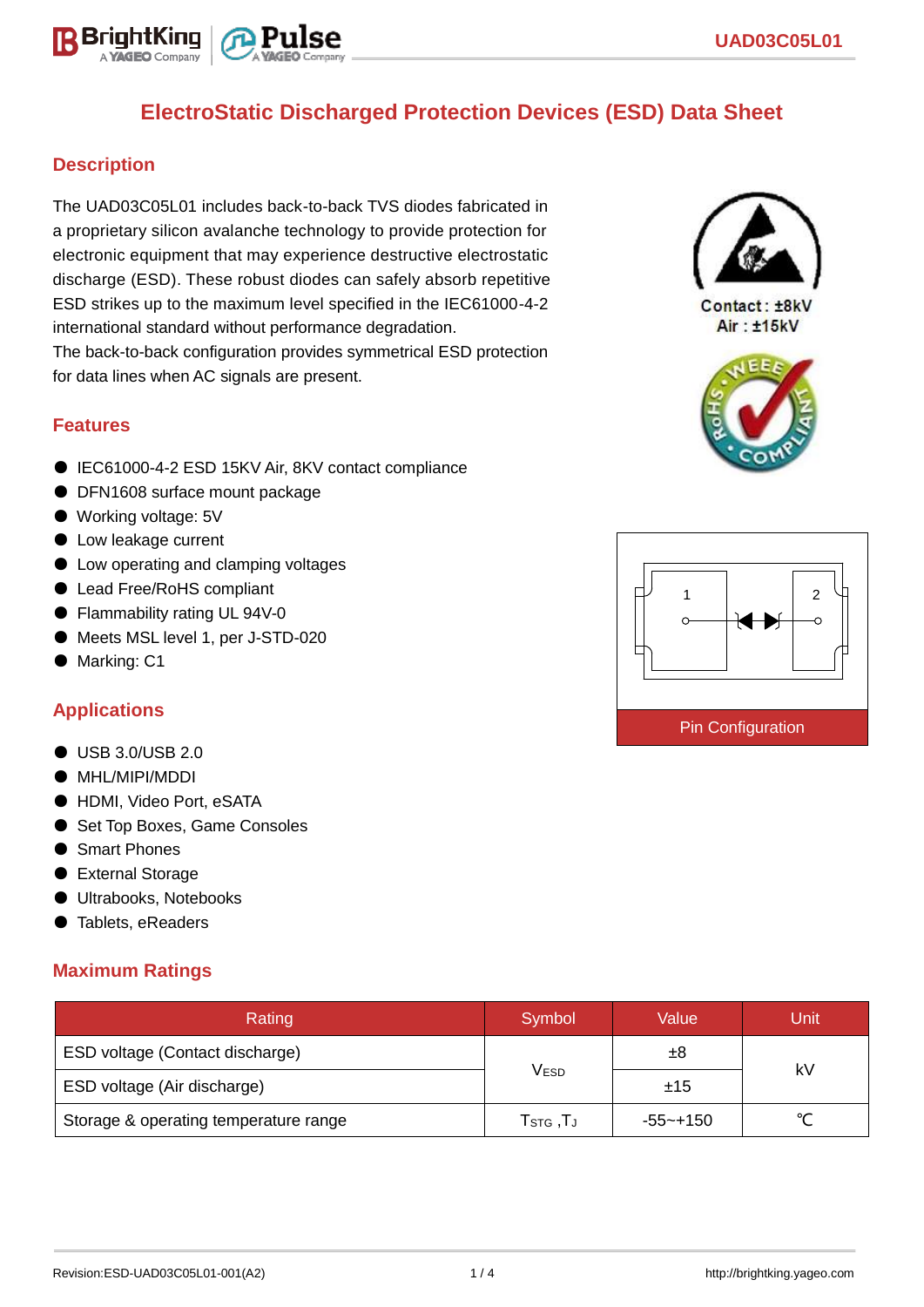

# **Electrical Characteristics (TJ=25**℃**)**

| Parameter                              | Symbol                    | Condition       | Min. | Typ. | Max. | Unit |
|----------------------------------------|---------------------------|-----------------|------|------|------|------|
| Reverse stand-off voltage              | V <sub>RWM</sub>          |                 |      |      | 5    | V    |
| Reverse breakdown voltage              | $V_{\sf BR}$              | $I_{BR}$ =1mA   | 6    |      | 9    |      |
| Reverse leakage current                | ΙŖ                        | $V_R = 5V$      |      |      | 0.5  | μA   |
| Clamping voltage (tp=8/20µs)           | Vc                        | $I_{PP} = 1A$   |      |      | 11   |      |
| Clamping voltage ( $tp = 8/20 \mu s$ ) | $\mathsf{V}_{\mathsf{C}}$ | $I_{PP} = 2A$   |      |      | 14   |      |
| Peak pulse current (tp=8/20µs)         | <b>I</b> PP               |                 |      |      | 3    | А    |
| Off state junction capacitance         | $C_{d}$                   | $0Vdc$ , f=1MHz |      | 0.5  |      | рF   |

## **Typical Characteristics Curves**







Figure 1. Capacitance vs. Bias Voltage Figure 2. Insertion Loss (S21) I/O to GND



## Figure 3. Pulse Waveform Figure 4. Transmission Line Pulsing (TLP) Plot

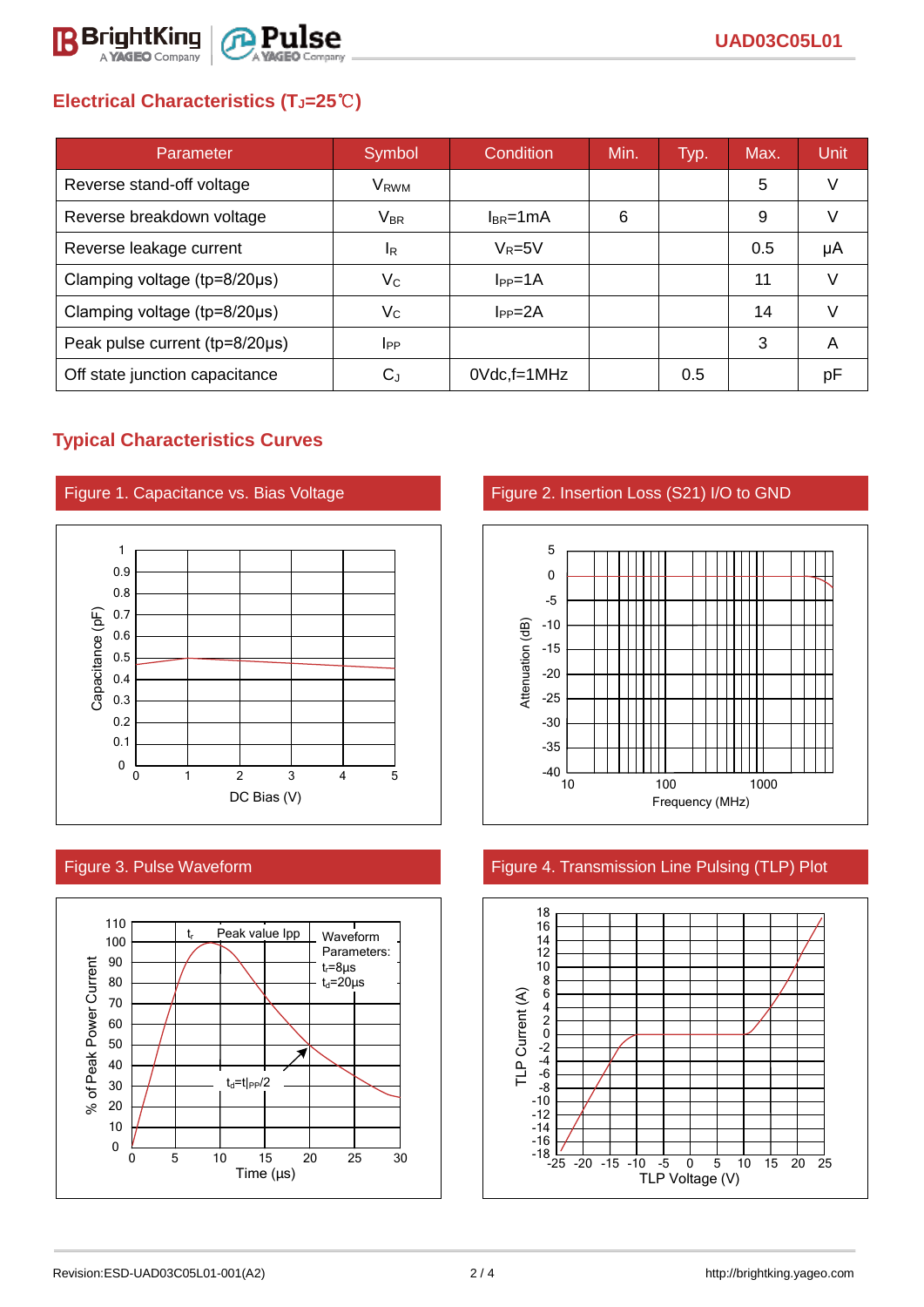

# **Recommended Soldering Conditions**